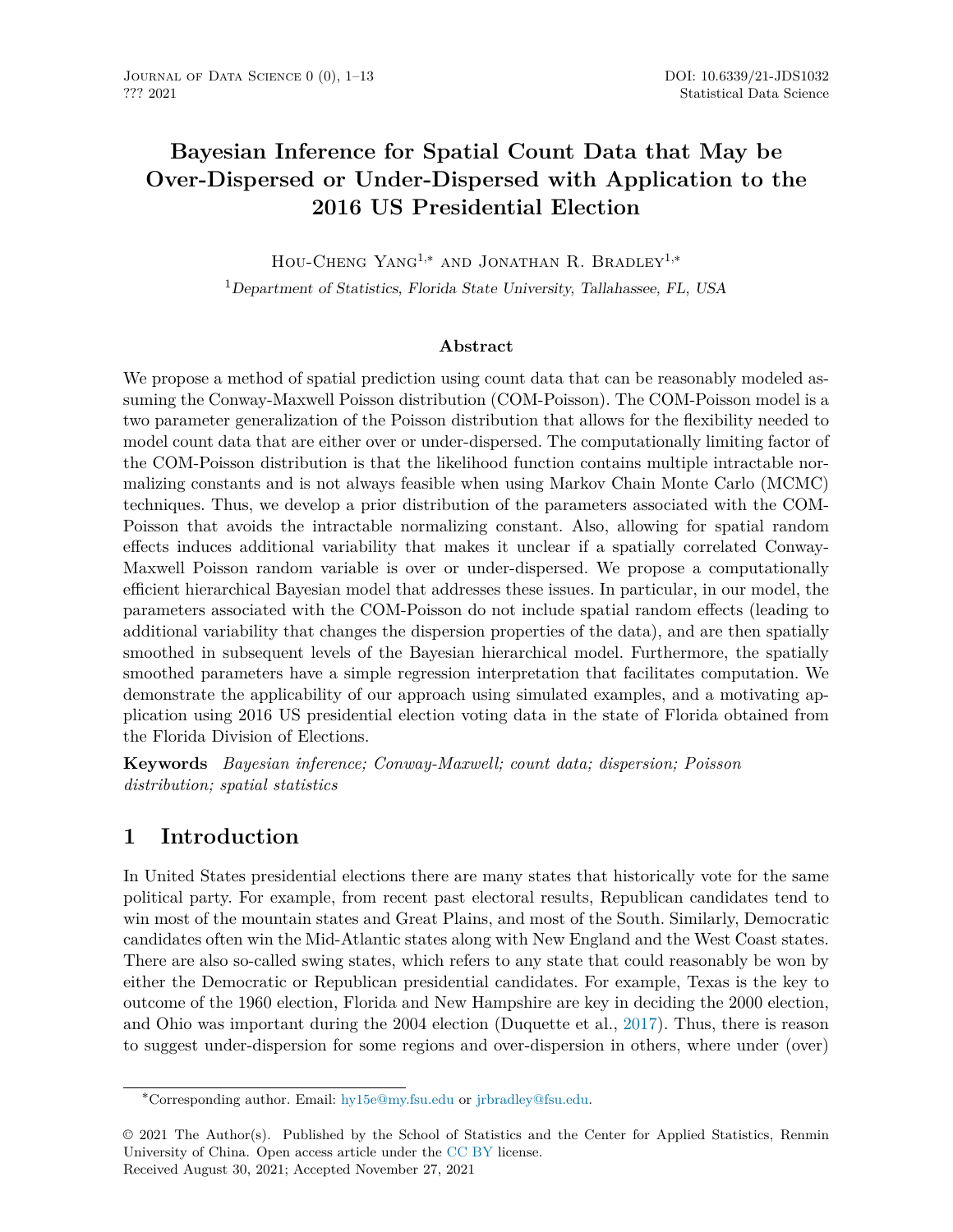dispersion refers to when the mean is larger (smaller) than the variance of the data. That is, historically consistent voters suggest that variance within certain regions might be very small and vice versa.

In the context of modeling spatial count data, such as US voting data, the Poisson distribution has gained widespread popularity (Cressie, [1993;](#page-11-1) Banerjee et al., [2014](#page-11-2)). In general, spatial statistical models for spatial count data have become a common choice in a large number of scientific disciplines. For example, spatial count data have been modeled in areas as diverse as small-area samples from surveys, meteorological observations, epidemiological data, transportation data, and relative abundance of various species in ecological monitoring studies, among others (Guikema and Goffelt, [2008](#page-11-3); Gupta et al., [2014](#page-11-4); Sellers and Raim, [2016\)](#page-12-0). Poisson regression is a standard framework for modeling covariate dependent count data through a log-linear link function. Nevertheless, the distributional assumption of having the mean equal to the variance over the entire spatial domain (i.e., equi-dispersion) is rarely satisfied for the types of processes that typically are observed in practice. Count data can exhibit over-dispersion and under-dispersion causing traditional count data regression models to violate this property of the data. Several approaches for addressing over-dispersion have been developed such as quasilikelihood methods, Poisson regression with random effects, and models based on the negative binomial distribution (Manton et al., [1981](#page-12-1); Cameron and Trivedi, [2013](#page-11-5); Ver Hoef and Boveng, [2007](#page-12-2); Hilbe, [2011\)](#page-12-3). Models based on the negative binomial distribution fit reasonably well for over-dispersed data, but often under perform in under-dispersion settings (Lindén and Mäntyniemi, [2011\)](#page-12-4). Hence, methods that allow for both under-dispersion and over-dispersion are important contributions to the analysis of count-valued data.

There are several recent proposed flexible models that use the Conway-Maxwell Poisson distribution (COM-Poisson) (Conway and Maxwell, [1962](#page-11-6)), and have the potential to overcome the limitations of traditional count models. The COM-Poisson distribution was introduced into the statistics literature by (Shmueli et al., [2005\)](#page-12-5) with several follow-up papers (e.g., see Daly and Gaunt, [2016](#page-11-7); Chakraborty and Imoto, [2016;](#page-11-8) Sellers et al., [2016](#page-12-6)) Shmueli et al. [\(2005](#page-12-5)) demonstrate the probabilistic and statistical properties of the COM-Poisson distribution and describe several methods of parameter estimation. In particular, the COM-Poisson distribution is a member of the exponential family and can be seen as an extension to the Poisson distribution, with an extra parameter that flexibly controls the level of dispersion. Additionally, this distribution has the Poisson and geometric distributions as special cases and the Bernoulli distribution as a limiting case. The COM-Poisson provides a promising and flexible approach for performing count data regression. This distribution has become widely utilized in a variety of applications and has great practical interest. However, the statistical performance of this model has not yet been fully characterized. A comprehensive overview regarding the COM-Poisson model is provided by Sellers et al. [\(2012](#page-12-7)). The COM-Poisson distribution has since been used in more sophisticated Bayesian hierarchical models formulated to dynamically accommodate varying levels of spatial dispersion (Wu et al., [2013\)](#page-12-8).

The application of hierarchical Bayesian models for spatial and spatio-temporal count data has become increasingly popular over the past decades. For example, Wikle and Hooten ([2006\)](#page-12-9) and Hooten et al. [\(2007\)](#page-12-10) proposed spatio-temporal Poisson models. Bradley et al. [\(2018](#page-11-9)) also develops multivariate spatio-temporal models for high-dimensional count data. Moreover, there are many examples in the epidemiological field (see, e.g. Waller et al., [1997](#page-12-11); Carlin and Banerjee, [2003](#page-11-10), and beyond). Wu et al. ([2013\)](#page-12-8) developed a space-time COM-Poisson model. However, the overdispersion from the spatial random effects obfuscate the dispersion of the data. In this article, we propose a computationally efficient hierarchical Bayesian spatial COM-Poisson model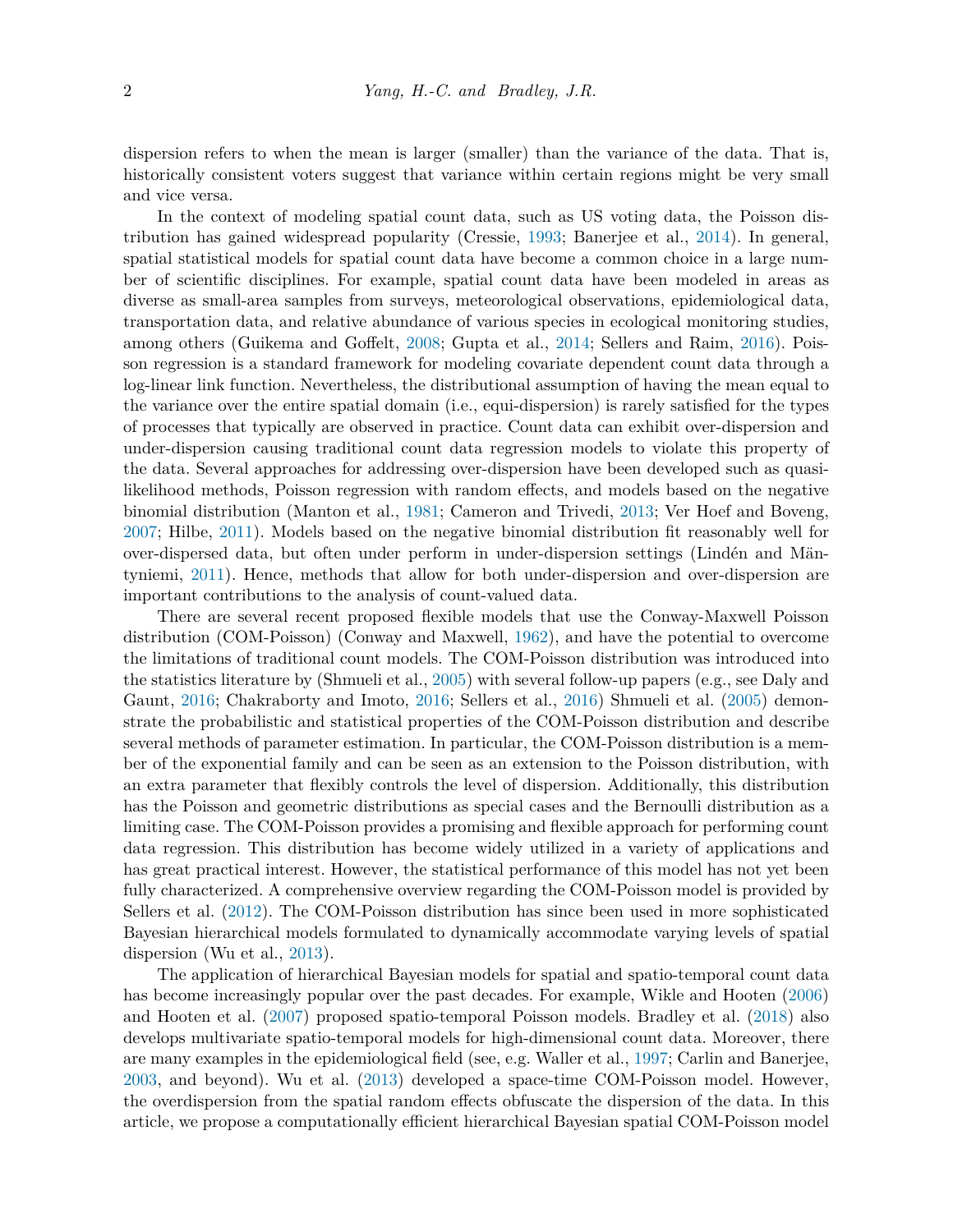that preserves the dispersion properties of the data and simultaneously include spatial random effects. To do this, we assume conditional independence between the data and the spatial process conditioned on a set of parameters. We refer to this model as Over or Underdispersed Regression for Spatial (OURS) count data.

We consider a modified version of the conjugate prior distribution for the COM-Poisson in Kadane et al. [\(2006](#page-12-12)). This modification completely avoids the need to compute the normalizing constant in the COM-Poisson. Furthermore, we show that our modified prior distribution leads to a well defined posterior distribution for the parameters in a COM-Poisson.

Another contribution of our method is that it is matrix free, which is a growing area in computational statistics (Dai et al., [2020](#page-11-11); Yang and Bradley, [2021\)](#page-12-13). To achieve a computationally efficient approach in the Bayesian setting we introduce latent random variables that allow one to model the dependency completely in the mean term. The first step of our procedure is using slice sampling (Neal, [2003](#page-12-14)) to sample from the aforementioned modified conjugate posterior from Kadane et al. ([2006\)](#page-12-12). The next step uses a posterior predictive distribution to a model with functional spatial dependencies defined in the mean. This two step procedure shows that we do not need to store a large matrix and nor do we need to compute the intractable normalizing constant in a COM-Poisson, which aids in computational efficiency.

The remaining sections of this article are organized as follows. We first review the COM-Poisson distribution then propose the methodology and our model framework in Section [2.](#page-2-0) In Section [3](#page-5-0), we present simulated examples for over/under-dispersed counts. In Section [4](#page-7-0), we implement our model using 2016 US presidential voting data in the state of Florida. Finally, Section [5](#page-10-0) contains a discussion.

### <span id="page-2-0"></span>**2 Methodology**

#### <span id="page-2-2"></span>**2.1 Review of Bayesian Analysis of COM-Poisson Distributed Data**

In this section, we review the COM-Poisson distribution. The COM-Poisson distribution generalizes the Poisson distribution to model over-dispersion or under-dispersion. Define an *n*dimensional data vector  $\mathbf{Z} = (z_1 \dots z_n)'$ , where  $z_i \in \{0, 1, 2, \dots\}$  is the count-valued outcome associated with the *i*-th region for every  $i = 1 \ldots n$ . For example,  $z_i$  could represent the number of votes for a Republican candidate in county  $i$ . The probability mass function  $(p.m.f)$  is

$$
f(z_i \mid \lambda_i, \nu_i) = \frac{\lambda_i^{z_i}}{(z_i!)^{\nu_i}} \frac{1}{Q(\lambda_i, \nu_i)},
$$
\n(1)

<span id="page-2-3"></span><span id="page-2-1"></span>
$$
Q(\lambda_i, \nu_i) = \sum_{j=0}^{\infty} \frac{\lambda_i^j}{(j!)^{\nu_i}}; \ \lambda_i > 0, \nu_i \geqslant 0, i = 1 \dots n,
$$
 (2)

where  $Q(\lambda_i, \nu_i)$  serves as a normalization constant and  $\nu_i$  is called the dispersion parameter.

The level of dispersion can be conveniently characterized with  $v_i = 1$ ,  $v_i < 1$ , and  $v_i > 1$ corresponding to equal-dispersion, over-dispersion, and under-dispersion, respectively. COM-Poisson is a member of the exponential family and it has the Poisson distribution (when  $\nu_i = 1$ ) and geometric distribution (when  $v_i = 0$  and  $\lambda_i < 1$ ) as special cases and the Bernoulli distribution (when  $\nu_i \to \infty$ ) as a limiting case. When  $\nu_i = 0$  and  $\lambda_i \geq 1$ ,  $Q(\lambda_i, \nu_i)$  does not converge, and the distribution is undefined.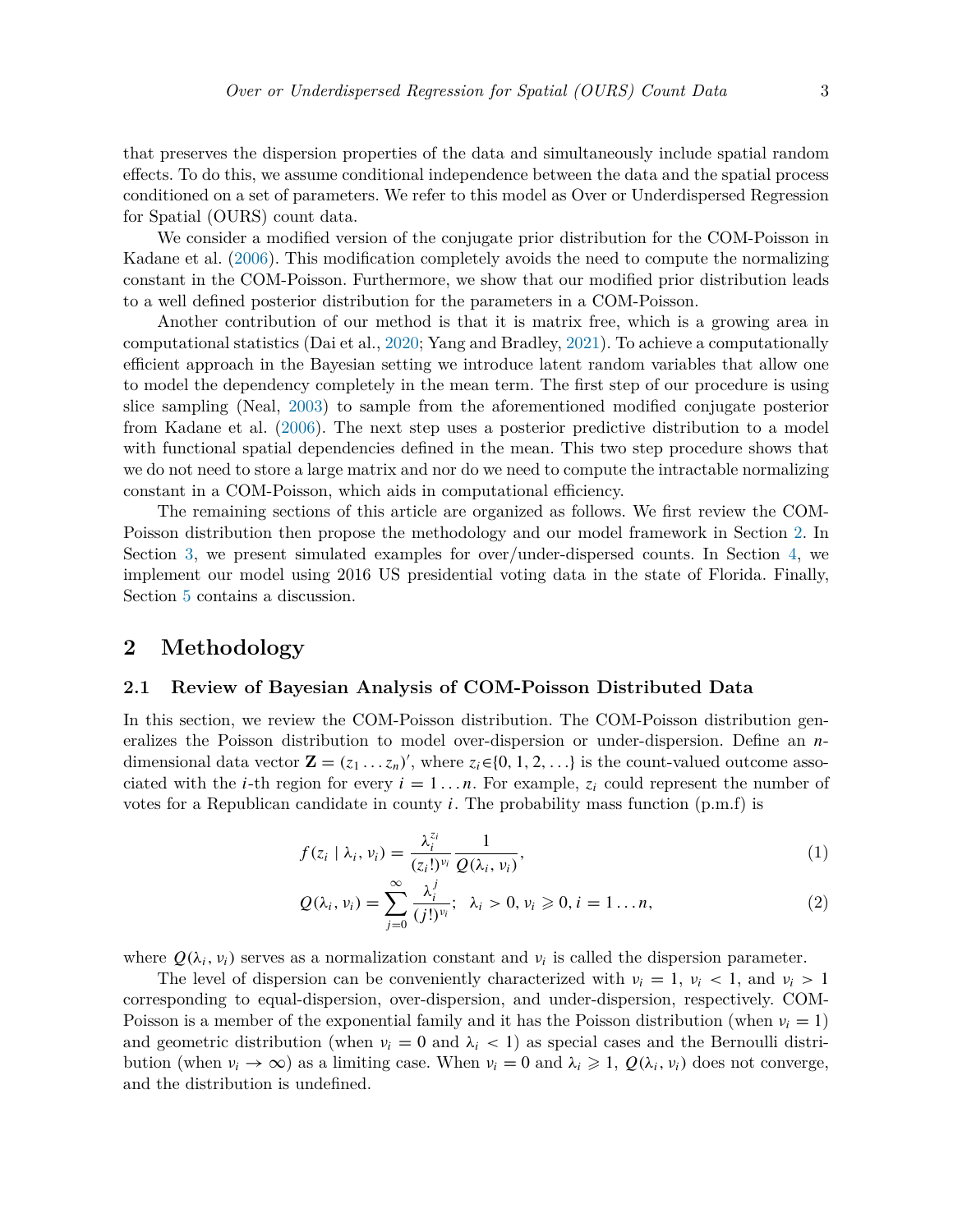Kadane et al. [\(2006](#page-12-12)) used the exponential family structure of the COM-Poisson to establish a conjugate prior density of the form

<span id="page-3-0"></span>
$$
f(\lambda_i, v_i) = \lambda_i^{a-1} \exp(-v_i b) Q(\lambda_i, v_i)^{-c} \kappa(a, b, c), \qquad (3)
$$

for  $\lambda_i > 0$  and  $\nu_i \geq 0$ , where  $\kappa(a, b, c)$  is the integration constant. The posterior has the same form as [\(3\)](#page-3-0), with  $a' = a + z_i$ ,  $b' = b + \log(z_i!)$  and  $c' = c + 1$ . The values of a, b, and c are restricted so that  $\kappa^{-1}(a, b, c) < \infty$ . Using Jensen's inequality and the convexity of the log-gamma function, a necessary and sufficient condition for a finite  $\kappa^{-1}(a, b, c)$  is

<span id="page-3-3"></span>
$$
\frac{b}{c} > \log\left(\left\lfloor \frac{a}{c} \right\rfloor!\right) + \left(\frac{a}{c} - \left\lfloor \frac{a}{c} \right\rfloor\right) \log\left(\left\lfloor \frac{a}{c} \right\rfloor + 1\right),\tag{4}
$$

where  $|m|$  denotes the floor of m (see, Kadane et al., [2006](#page-12-12), for a complete proof).

A spatial(-time) alternative to the Kadane et al. [\(2006](#page-12-12))'s prior was introduced in Wu et al. [\(2013](#page-12-8)). Here, they assume the vector  $\lambda = (\lambda_1, \ldots, \lambda_n)'$  has a basis function representation:  $log(\lambda) = \mu + \Psi \alpha + \epsilon$ , where Gaussian priors are given to the *n*-dimensional vector  $\mu$ , *r*-dimensional vector  $\alpha$ , and *n*-dimensional vector  $\epsilon$ . Here  $\Psi$  represents a  $n \times r$  matrix of spatial basis functions. Specification of basis functions is a key tool used for spatial and spatio-temporal models (Wikle, [2010](#page-12-15)). Basis functions imply dependence, since  $cov(\log(\lambda)) = \Psi cov(\alpha)\Psi'$ , which is not equal to a zero matrix.

#### **2.2 A Modified Kadane et al. ([2006\)](#page-12-12) Prior Distribution**

One can avoid the normalizing constant in the posterior distribution by setting  $c = -1$ . However, the implied posterior distribution is not proper (i.e., does not integrate to one). We gain flexibility in specifying  $c = -1$  by truncating the support of  $\lambda_i$ . Namely consider the following prior distribution for  $(\lambda_i, \nu_i)$ :

<span id="page-3-1"></span>
$$
h(\lambda_i, \nu_i) = \lambda_i^{a-1} \exp(-\nu_i b) Q(\lambda_i, \nu_i) I(0 < \lambda_i < w), \tag{5}
$$

where  $I(\cdot)$  is an indicator function,  $v_i \geqslant 0$ ,  $0 < w < \infty$ . Then the posterior distribution for  $(\lambda_i, \nu_i)$  is

$$
h(\lambda_i, \nu_i | Z_i, a, b, w) = \frac{(Z_i + a) \{b + \log(Z_i!)\} \lambda_i^{Z_i + a - 1}}{w^{Z_i + a}} \exp\left[-\{b + \log(Z_i!)\} \nu_i\right] I(0 < \lambda_i < w), \tag{6}
$$

where  $v_i \geq 0$ . The posterior means of  $\lambda_i$  and  $v_i$  are given by  $\left(\frac{w}{Z_i+a+1}\right)Z_i + a\left(\frac{w}{Z_i+a+1}\right)$  and  $1/[b + \log(Z_i!)]$ , respectively. Thus, the choice of *w*, *a*, and *b* are important from the perspective of point estimation. For example, if  $w \approx Z_i + a + 1$  and  $a \approx 0$  we see that the posterior mean is roughly an unbiased estimator for  $\lambda_i$ . When  $b < 1$  and  $Z_i$  is equal to zero or one, we obtain a poster mean of *νi* greater than one suggesting under-dispersion. We note that in later stages in our Bayesian hierarchical models we effectively smooth values from this posterior predictive distribution (see Section [2.4](#page-4-0)), and hence, these smoothed parameter estimates have different properties.

#### **2.3 Over or Underdispersed Regression for Spatial Data**

In order to incorporate dependence in an efficient manner, we introduce latent random effects into a hierarchical model. The joint distribution is given by

<span id="page-3-2"></span>
$$
\prod_{i=1}^{n} f(z_i|\lambda_i, v_i) h(\lambda_i, v_i|a, b, w) f(\boldsymbol{\beta}_{\lambda}, \boldsymbol{\beta}_{\nu}|\lambda, \nu, \boldsymbol{\theta}), \qquad (7)
$$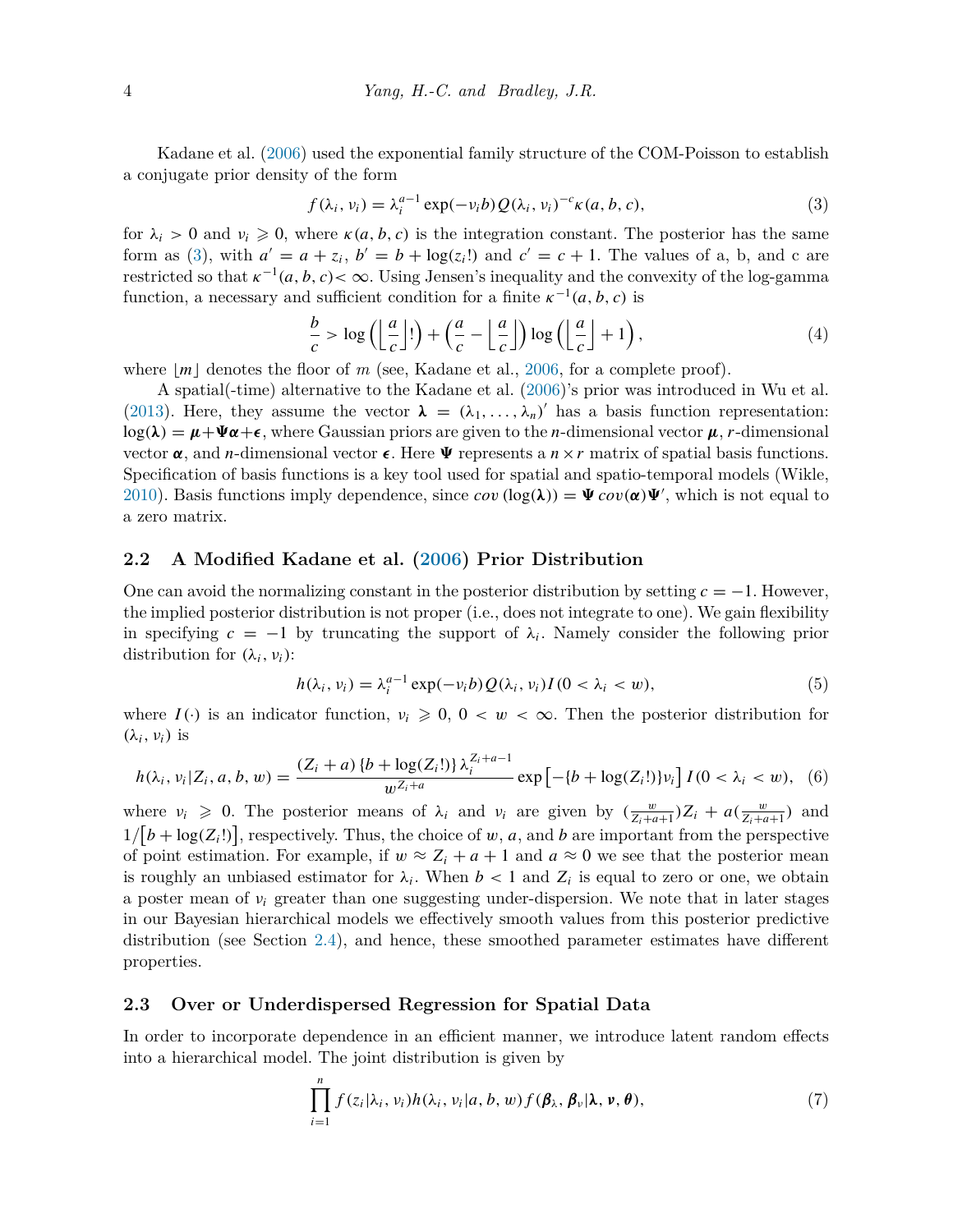where  $\lambda = (\lambda_1, \ldots, \lambda_n)'$ ,  $\nu = (\nu_1, \ldots, \nu_n)'$ ,  $f(z_i | \lambda_i, \nu_i)$  is the p.m.f of the Conway-Maxwell Poisson distribution in Equation ([1](#page-2-1)),  $h(\lambda_i, v_i|a, b, w)$  is the prior distribution in Equation [\(5\)](#page-3-1), and we specify  $f(\beta_\lambda, \beta_\nu | \lambda, \nu, \theta)$  to be a multivariate normal distribution. The parameter  $\lambda_i$  and  $\nu_i$  are the location and dispersion parameters in a COM-Poisson distribution, and  $\beta_{\lambda}$  and  $\beta_{\nu}$  will be defined as smoothed version of these parameters that take into accounts covariates and spatial dependence. We let

<span id="page-4-1"></span>
$$
f(\boldsymbol{\beta}_{\lambda},\boldsymbol{\beta}_{\nu}|\boldsymbol{\lambda},\boldsymbol{\nu},\boldsymbol{\theta})=f(\boldsymbol{\beta}_{\lambda}|\boldsymbol{\lambda},\sigma_{\lambda}^{2})f(\boldsymbol{\beta}_{\nu}|\boldsymbol{\nu},\sigma_{\nu}^{2}),
$$
\n(8)

so that  $\theta = (\sigma_\lambda^2, \sigma_\nu^2)'$ , where  $\sigma_\lambda^2 > 0$ ,  $\sigma_\nu^2 > 0$ , and the *n*-dimensional random vectors

$$
\boldsymbol{\beta}_{\lambda} | \boldsymbol{\lambda}, \sigma_{\lambda}^{2} \sim \text{Normal}(\mu_{\lambda}, \sigma_{\lambda}^{2} \mathbf{I}_{n}),
$$
\n
$$
\boldsymbol{\mu}_{\lambda} = \mathbf{X} (\mathbf{X}' \mathbf{X})^{-1} \mathbf{X}' \log(\lambda) + \boldsymbol{\Psi} (\boldsymbol{\Psi}' \boldsymbol{\Psi})^{-1} \boldsymbol{\Psi}' (\log(\lambda) - \mathbf{X} (\mathbf{X}' \mathbf{X})^{-1} \mathbf{X}' \log(\lambda)),
$$
\n
$$
\boldsymbol{\beta}_{\nu} | \boldsymbol{\nu}, \sigma_{\nu}^{2} \sim \text{Normal}(\mu_{\nu}, \sigma_{\nu}^{2} \mathbf{I}_{n}),
$$
\n
$$
\boldsymbol{\mu}_{\nu} = \mathbf{X} (\mathbf{X}' \mathbf{X})^{-1} \mathbf{X}' \log(\nu) + \boldsymbol{\Psi} (\boldsymbol{\Psi}' \boldsymbol{\Psi})^{-1} \boldsymbol{\Psi}' (\log(\nu) - \mathbf{X} (\mathbf{X}' \mathbf{X})^{-1} \mathbf{X}' \log(\nu)),
$$
\n(9)

where the *n*-dimensional vectors  $\lambda = (\lambda_1, \ldots, \lambda_n)'$  and  $\nu = (\nu_1, \ldots, \nu_n)'$  and "Normal $(\mu, \Sigma)$ " is a shorthand for a multivariate normal distribution with mean  $\mu$  and positive definite covariance matrix  $\Sigma$ . Let  $\mathbf{x}_i$  be a known *p*-dimensional vector of covariates,  $\mathbf{X} = {\mathbf{x}_1 \dots \mathbf{x}_n}^{\prime}, \mathbf{\Psi} \in \mathbb{R}^n \times \mathbb{R}^r$ is defined to be a matrix of basis functions which is of dimension  $n \times r$  ( $r \leq n$ ). We also assume  $\sigma_{\lambda}^2 \sim \text{IG}(1, 1)$  and  $\sigma_{\nu}^2 \sim \text{IG}(1, 1)$  where "IG( $\alpha, \kappa$ )" is a shorthand for the inverse gamma distribution with shape  $\alpha > 0$  and scale  $\kappa > 0$ . Notice that the means of  $\beta_{\lambda}$  and  $\beta_{\nu}$  are a series of projections of  $log(\lambda)$  and  $log(\nu)$  onto the column space of **X** and  $\Psi$ , respectively. In Equation [\(9\)](#page-4-1), we see that the mean of *β<sup>λ</sup>* is a smoothed (i.e., projection) version of the location parameter  $\lambda$ . Consequently, we interpret  $\beta_{\lambda}$  as a location parameter that accounts for covariate (i.e., **X**) and spatial behavior (i.e.,  $\Psi$ ). Similarly, one can interpret  $\beta_\nu$  as a dispersion parameter that incorporates covariates and spatial behavior. Consequently, we are interested in inference on *β<sup>λ</sup>* and *β<sup>ν</sup>* to adjust for covariate and spatial effects when learning about location and dispersion of the data.

Sellers and Shmueli [\(2013](#page-12-16)) and Wu et al. [\(2013](#page-12-8)) introduced extensions of COM-Poisson regression that allows for different group and spatial levels of dispersion by modeling *ν* with additional spatial random effects. However the random effects in these models compete with the over-dispersion parameter *ν*. We remove this competition by assuming conditional independence between  $\{\lambda, \nu\}$  and  $\{\beta_\lambda, \beta_\nu\}$ , where  $\beta_\lambda$  and  $\beta_\nu$  include spatial dependence.

#### <span id="page-4-0"></span>**2.4 Posterior Predictive Distribution**

The posterior predictive distribution for  ${\{\beta_\lambda,\beta_\nu\}}$  is given by

<span id="page-4-2"></span>
$$
f(\boldsymbol{\beta}_{\lambda},\boldsymbol{\beta}_{\nu}|\mathbf{Z})=\int\int f(\boldsymbol{\beta}_{\lambda},\boldsymbol{\beta}_{\nu}|\boldsymbol{\lambda},\boldsymbol{\nu},\mathbf{Z})f(\boldsymbol{\lambda},\boldsymbol{\nu}|\mathbf{Z})d\boldsymbol{\lambda}d\boldsymbol{\nu}=\int\int f(\boldsymbol{\beta}_{\lambda},\boldsymbol{\beta}_{\nu}|\boldsymbol{\lambda},\boldsymbol{\nu})f(\boldsymbol{\lambda},\boldsymbol{\nu}|\mathbf{Z})d\boldsymbol{\lambda}d\boldsymbol{\nu},\quad(10)
$$

Although this integral does not have a closed form, Equation [\(10](#page-4-2)) leads to straightforward implementation via a Gibbs sampler. See Algorithm [1](#page-5-1) for an outline.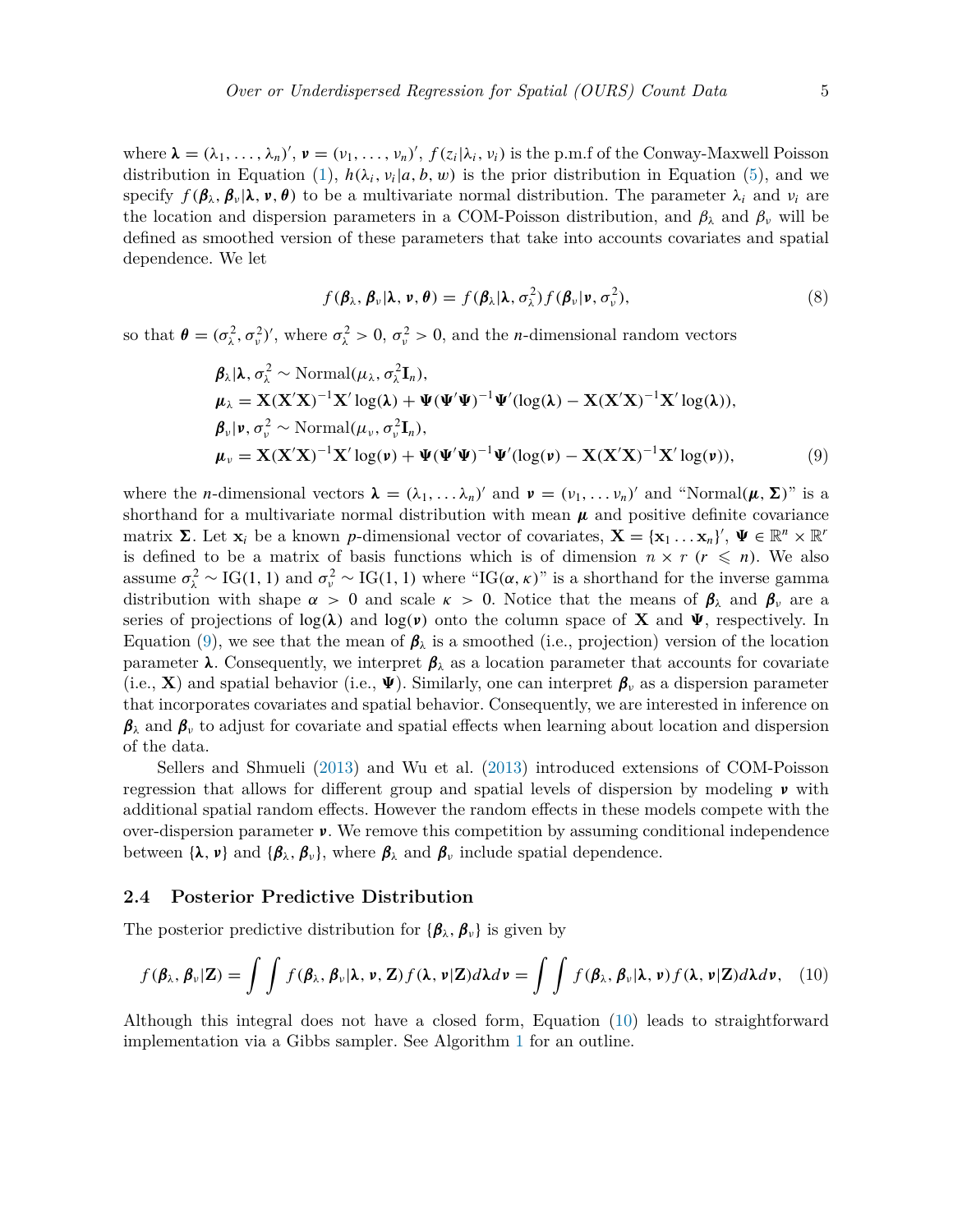#### <span id="page-5-1"></span>**Algorithm 1** Implementation.

- 1: Initialize all the parameters.
- 2: For  $b=1...$  *B*, sample  $\lambda^{[b]}$ ,  $\nu^{[b]}$  from  $f(\lambda, \nu | \mathbf{Z})$  (using a slice sampler (Neal, [2003\)](#page-12-14))
- 3: Set  $b = b + 1$ .
- 4: Sample  $\boldsymbol{\beta}_{\lambda}^{[b]}$  from Normal $(\boldsymbol{\mu}_{\lambda}, \sigma_{\lambda}^2)$  $[<sup>{b-1}</sup>$ **I**<sub>n</sub>), where recall  $\mu_{\lambda}$  is defined in ([9](#page-4-1)).
- 5: Sample  $\beta_{\nu}^{[b]}$  from Normal $(\mu_{\nu}, \sigma_{\nu}^2)$  $[<sup>{b-1}</sup>$ **I**<sub>n</sub>), where recall  $\mu_{\nu}$  is defined in [\(9\)](#page-4-1).
- 6: Simulate  $\sigma_{\lambda}^{2^{[b]}}$  from  $f(\sigma_{\lambda}^{2}|\boldsymbol{\beta}_{\lambda}^{[b]})$ , which is the probability density function for a  $\text{IG}\left(1+\frac{n}{2},1+\frac{(\beta_{\lambda}{}^{[b]}-\mu_{\lambda})'(\beta_{\lambda}{}^{[b]}-\mu_{\lambda})}{2}\right)$  $\frac{\Gamma(\beta_{\lambda}^{[b]}-\mu_{\lambda})}{2}\bigg).$
- 7: Simulate  $\sigma_{\nu}^{2}[b]$  from  $f(\sigma_{\nu}^{2}|\boldsymbol{\beta}_{\nu}^{[b]})$ , which is the probability density function for a  $\text{IG}\left(1+\frac{n}{2},1+\frac{(\pmb{\beta}_{\nu}{}^{[b]}-\pmb{\mu}_{\nu})'(\pmb{\beta}_{\nu}{}^{[b]}-\pmb{\mu}_{\nu})}{2}\right)$  $\frac{1}{2}(\beta_{\nu}^{[b]}-\mu_{\nu})$ .
- 8: Generate a new replicate of  $\mathbf{Z}^{[b]}$  from  $\prod_{i=1}^{n} f(z_i | \lambda_i = \exp(\beta_{\lambda_i}^{[b]})$ ,  $v_i = \exp(\beta_{v_i}^{[b]})$ , where  $f$ is defined in Equation [\(1\)](#page-2-1) and  $\boldsymbol{\beta}_{\lambda}^{[b]} = (\beta_{\lambda_1}^{[b]}, \ldots, \beta_{\lambda_n}^{[b]})'$  and  $\boldsymbol{\beta}_{\nu}^{[b]} = (\beta_{\nu_1}^{[b]}, \ldots, \beta_{\nu_n}^{[b]})'$ 9: Repeat steps 3 through 8 until b=B.

Thus, our implementation involves generating values from two easy to sample from conditional distributions. That is, first generate  $\lambda^{[b]}$  and  $\nu^{[b]}$  from  $f(\lambda, \nu | \mathbf{Z})$  and then generate the value from  $f(\beta_\lambda, \beta_\nu | \lambda^{[b]}, \nu^{[b]})$ . It is important to emphasize that Step 3-8 in Algorithm [1](#page-5-1) does not require computationally difficult covariance matrices to store and invert. However, this does not imply that we do not model spatial dependence. That is, let  $P_x = X(X|X)^{-1}X'$  and  $\mathbf{P}_{\Psi} = \mathbf{\Psi}(\mathbf{\Psi}'\mathbf{\Psi})^{-1}\mathbf{\Psi}'$  so that

$$
E(\mu_{\lambda}) = \mathbf{P}_{x} E \{ \log(\lambda) \} + \mathbf{P}_{\Psi} (\mathbf{I} - \mathbf{P}_{x}) E \{ \log(\lambda) \},
$$
  
\n
$$
Cov(\mu_{\lambda}) = \mathbf{P}_{x} Var \{ \log(\lambda) \} \mathbf{P}_{x} + \mathbf{P}_{\Psi} (\mathbf{I} - \mathbf{P}_{x}) Var \{ \log(\lambda) \} (\mathbf{I} - \mathbf{P}_{x}) \mathbf{P}_{\Psi},
$$
  
\n
$$
E(\mu_{\nu}) = \mathbf{P}_{x} E \{ \log(\nu) \} + \mathbf{P}_{\Psi} (\mathbf{I} - \mathbf{P}_{x}) E \{ \log(\nu) \},
$$
  
\n
$$
Cov(\mu_{\nu}) = \mathbf{P}_{x} Var \{ \log(\nu) \} \mathbf{P}_{x} + \mathbf{P}_{\Psi} (\mathbf{I} - \mathbf{P}_{x}) Var \{ \log(\nu) \} (\mathbf{I} - \mathbf{P}_{x}) \mathbf{P}_{\Psi},
$$

imply non-zero means and non-diagonal convariance matrices, where the expectations are taken with respect to [\(7\)](#page-3-2). Thus, predictions from our incorporate spatial dependence, and are computed from Algorithm 1 with

$$
\hat{Z} = \frac{1}{B - b_0} \sum_{b = b_0}^{B} Z^{[b]},
$$

where  $b_0$  is a burn-in, and in Step 8 we have generated from posterior predictive distribution based  $\beta_{\lambda}$  and  $\beta_{\nu}$  instead of  $\lambda$  and  $\nu$ . The use of  $\beta_{\lambda}$  and  $\beta_{\nu}$  is preferable because, again, these parameters incorporate spatial and covariate information into the prediction of the mean of *Z*.

### <span id="page-5-0"></span>**3 Illustrations Using Simulated Examples**

In this section, we present two different simulation scenarios. The first specifies *νi* so that *zi* is under-dispersed and the other specifies  $z_i$  to be over-dispersed. We simulate  $z_i$  from a COM-Poisson distribution, and our main goal is to assess whether or not  $\beta_{\lambda}$  can be used to accurately estimate the true location parameter. We fix the dispersion parameter  $v_i$  as constant (e.g.,  $v_i = 2$ ) for all *i*) in both simulation settings. Values of *ν >* 1 indicate under-dispersion relative to the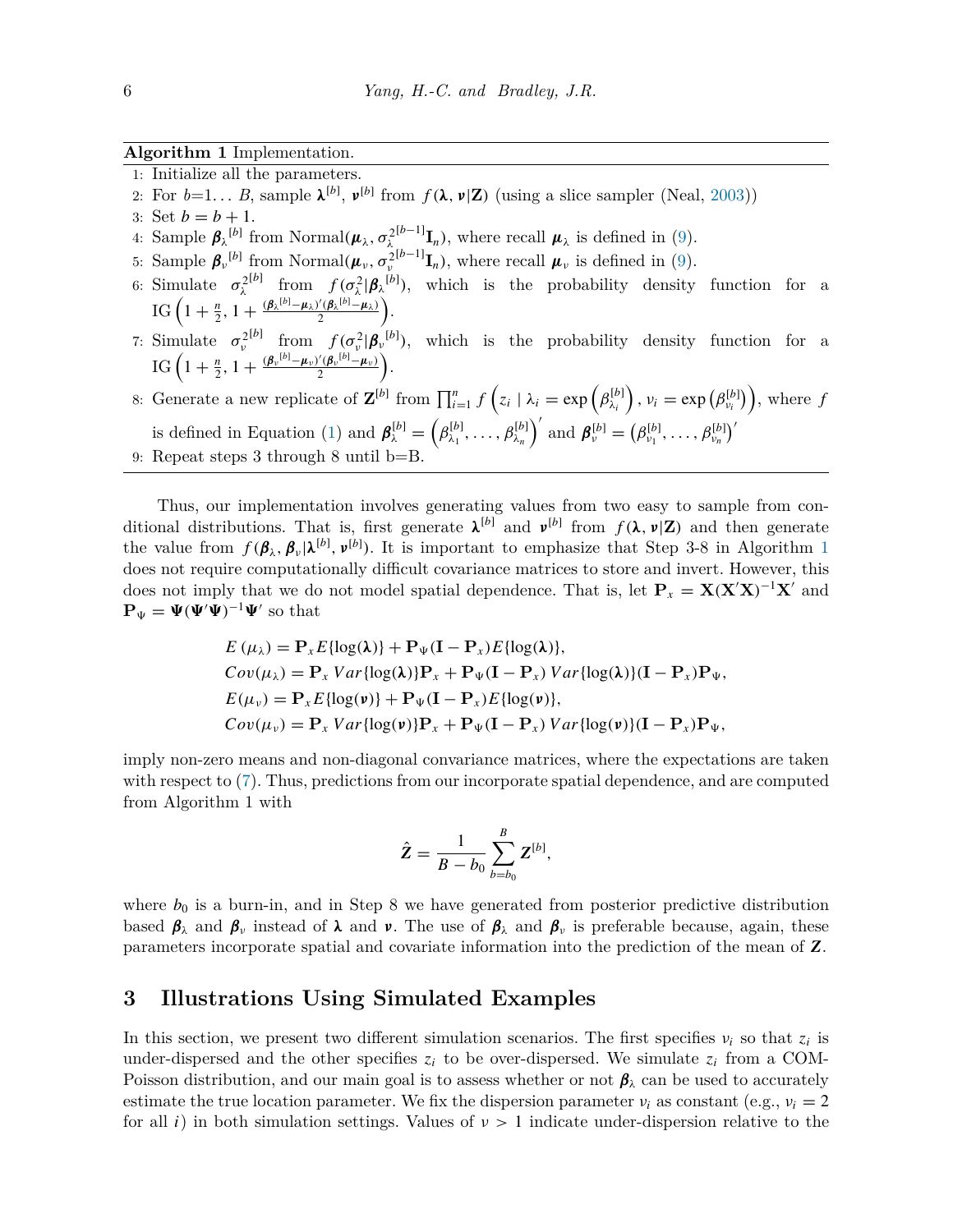

<span id="page-6-0"></span>Figure 1: Credible intervals for  $\beta_{\lambda}$  and the true value of log( $\lambda$ ) for the one-dimensional region with under-dispersion setting. In the left panel data is generated with  $v = (2, \ldots, 2)$  and in the right panel the data is generated with  $v = (0.95, \ldots, 0.95)'$ .

Poisson, while *ν <* 1 indicates over-dispersion. Also, there are many possible choices for basis functions (see Section [2.1\)](#page-2-2). In this paper, we use the thin plates basis function (Wahba, [1990\)](#page-12-17). The thin plates basis function are defined as

<span id="page-6-1"></span>
$$
\boldsymbol{\psi}(s) \equiv (\varphi \left( \left\| s - \mathbf{c}_{1j} \right\|) , \dots, \varphi \left( \left\| s - \mathbf{c}_{ij} \right\| \right) \right)', \quad j = 1, 2, 3,
$$
\n
$$
\varphi \left( \left\| s - \mathbf{c}_{ij} \right\| \right) = \left( \frac{\left\| s - \mathbf{c}_{ij} \right\|}{\alpha_j} \right)^2 \log \left( \frac{\left\| s - \mathbf{c}_{ij} \right\|}{\alpha_j} \right), \quad j = 1, 2, 3,
$$
\n(11)

where *s* is a centroid of one of the *n* study regions (e.g., counties in Florida) and  $\{c_{ij}: i =$ 1,...,  $j = 1, 2, 3$  represent the knot locations defined over resolutions  $j = 1, 2, 3$ . Specifically, for  $j = 1, 2, 3$  let  $\{c_{ij} : i = 1, \ldots, \omega_j\}$  be equally spaced centroids over the *n* regions. This implies  $r = \omega_1 + \omega_2 + \omega_3$  and  $\alpha_i > 0$  is called a bandwidth so that  $\Psi = {\psi(\mathbf{c}_{11}), \dots, \psi(\mathbf{c}_{\omega_33})}$ . Specifying {**c***ij* } in this way is referred to as a multi-resolutional choice of knots, and is a common choice in spatial statistics (e.g., see Cressie and Johannesson, [2008\)](#page-11-12). Let  $\|\cdot\|$  denote the usual Euclidean norm. Also, the choice of hyperparameters (i.e., *a*, *b*, *w*, and *r*) are set constant across simulated replicates. For each simulation, we implement with Algorithm [1](#page-5-1) with  $B = 5000$  and treated the first 2000 iterations as a burn-in.

Consider generating data in the following way. Generate 3,000 observations over a onedimensional spatial domain (i.e.,  $n = 3,000$ ), such that  $z_i$  is distributed according to a COM-Poisson with location  $\lambda_i$  and dispersion parameter  $\nu_i$ . Define the true  $\lambda_i = 2.1 \sin(2\pi s_i) + 4.7$ and where the centroid of region *i* is denoted as  $s_i \in \{s_1, \ldots, s_{3000}\} \subset [0, 1]$  and are equally spaced. We fix the true dispersion parameter as a constant. When generating under-dispersed data we set  $v = (2, \ldots, 2)$ , and when generating over-dispersed data we set  $v = (0.95, \ldots, 0.95)$ . Then to generate from a COM-Poisson the infinite sum in [\(2\)](#page-2-3) is truncated, and we truncate at 100-th term. This is done using the R-package CompGLM. In  $(4)$ , we set  $a = 2$ ,  $b = 2$ , and  $w = 30$ . We implement the model in [\(7\)](#page-3-2) with  $\mathbf{x}_i = (1, \sin(2\pi s_i))'$  and set  $\omega_1 = 4$ ,  $\omega_2 = 5$ , and  $\omega_3 = 6$  so that we have a total of  $r = 15$  thin plate splines over the three resolutions  $\alpha_1 = 3.01$ ,  $\alpha_2 = 3.97$ , and  $\alpha_3 = 5.02$ . In Figure [1](#page-6-0), we plot the true  $\log(\lambda)$  and 95% pointwise credible intervals associated with  $\beta_{\lambda}$  using replicates from Algorithm [1.](#page-5-1) Here we see that the credible intervals display the pattern of the truth in both dispersion settings, and tend to contain  $log(\lambda)$ . This pattern is consistent when simulating 50 replications. We provide the average performance of parameter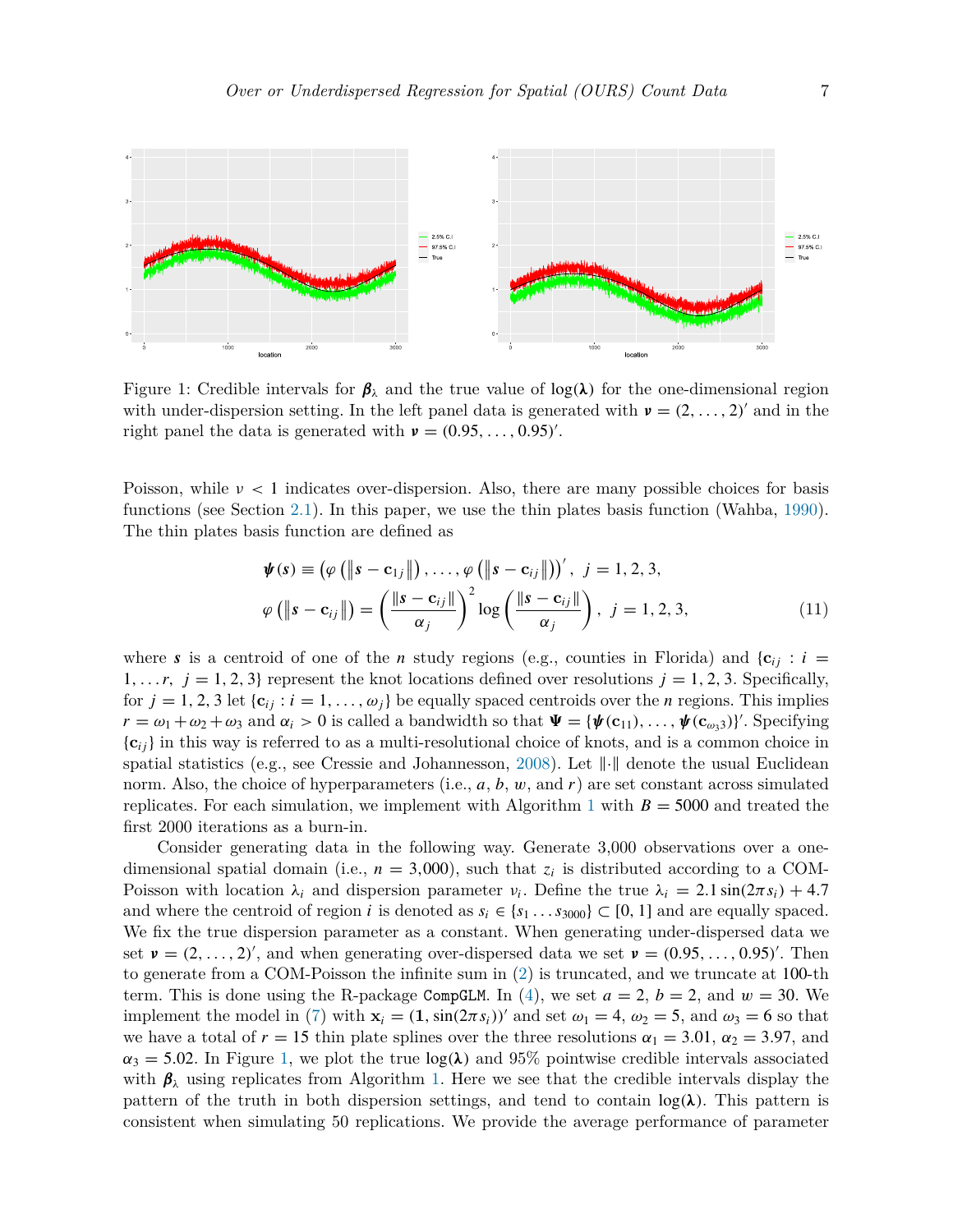<span id="page-7-1"></span>

|                 | Dispersion Type MMAE MSD MMSE |                                                          |  |
|-----------------|-------------------------------|----------------------------------------------------------|--|
| $\hat{\lambda}$ | Under<br>Over                 | $0.2181$ $0.0821$ $0.0697$<br>$0.1171$ $0.0232$ $0.0201$ |  |
| $\hat{v}$       | Under<br>Over                 | $0.0375$ $0.0039$ $0.0027$<br>$0.0183$ $0.0008$ $0.0006$ |  |

Table 1: Performance of parameter estimates under 50 replicates.

estimates under 50 replicate data vectors in Table [1](#page-7-1) by simulation set-up (i.e., over or under dispersion data). We use different metrics to evaluate the posterior performance. Those metrics including the mean (over 50 simulated data vectors) of mean (over elements of our data vector) absolute error (MMAE), the mean standard deviation (MSD), the mean of mean squared error (MMSE). The estimation performance is stable, in the sense that the metrics also small for both parameters. In general, we tend to perform better in the over-dispersion setting.

### <span id="page-7-0"></span>**4 Real Data Application**

#### **4.1 Data Description**

As an illustration, we analyze voting data from the 2016 United States presidential election. We focus on data in the state of Florida at the county-level. In this application, we ignore the third parties and only focus on two main political parties, the Republican and Democratic parties. The candidate for the Republican party was Donald J. Trump and the candidate for the Democratic party was Hillary Clinton. In 2016, there were 67 counties in Florida. A transformation of the voting results can be seen of Figure [2.](#page-8-0) This dataset is made publically available on the Florida Division of Elections [\(https://results.elections.myflorida.com](https://results.elections.myflorida.com)).

#### **4.2 Analysis**

We present an analysis of the election dataset using our method. In this analysis, we run 30,000 iterations and treated the first 20,000 iterations as a burn-in. We informally check trace plots for convergence, and no lack of convergence was detected. The main goals of our analysis is to compare the predictive performance of OURS relative to competing methods, and to infer values of over and under-dispersion. Recall, this is not immediately possible to do for our competitors. The response in this analysis is a transformation of the difference in the number of votes between Trump and Clinton. We shift this difference so the smallest value is zero, we rescale [\(12](#page-7-2)) by  $\frac{1}{30,000}$ for a numeric reason, and we take ceiling so that the response in integer-valued.

<span id="page-7-2"></span>
$$
z_i = \left\lceil \frac{(V_{i,1} - V_{i,2}) - \min(V_{i,1} - V_{i,2})}{30,000} \right\rceil, i = 1...67,
$$
\n(12)

where  $V_{i,1}$  is the number of votes for Trump over each county,  $V_{i,2}$  is the number of votes for Clinton over each county, "min" is the minimum, and  $\lceil \cdot \rceil$  represent the ceiling function. For illustration, we specify an intercept only model (i.e.,  $\mathbf{x}_i = 1$ ). In our model, we set  $r = 67$  vector *ψ(***s***)* was chosen to consist of thin plates basis functions (see, Equation [\(11](#page-6-1))) associated with the centroids of each county. The bandwidth is set to 0.75 which is chosen based on minimizing a criterion over a range of choices of the bandwidth.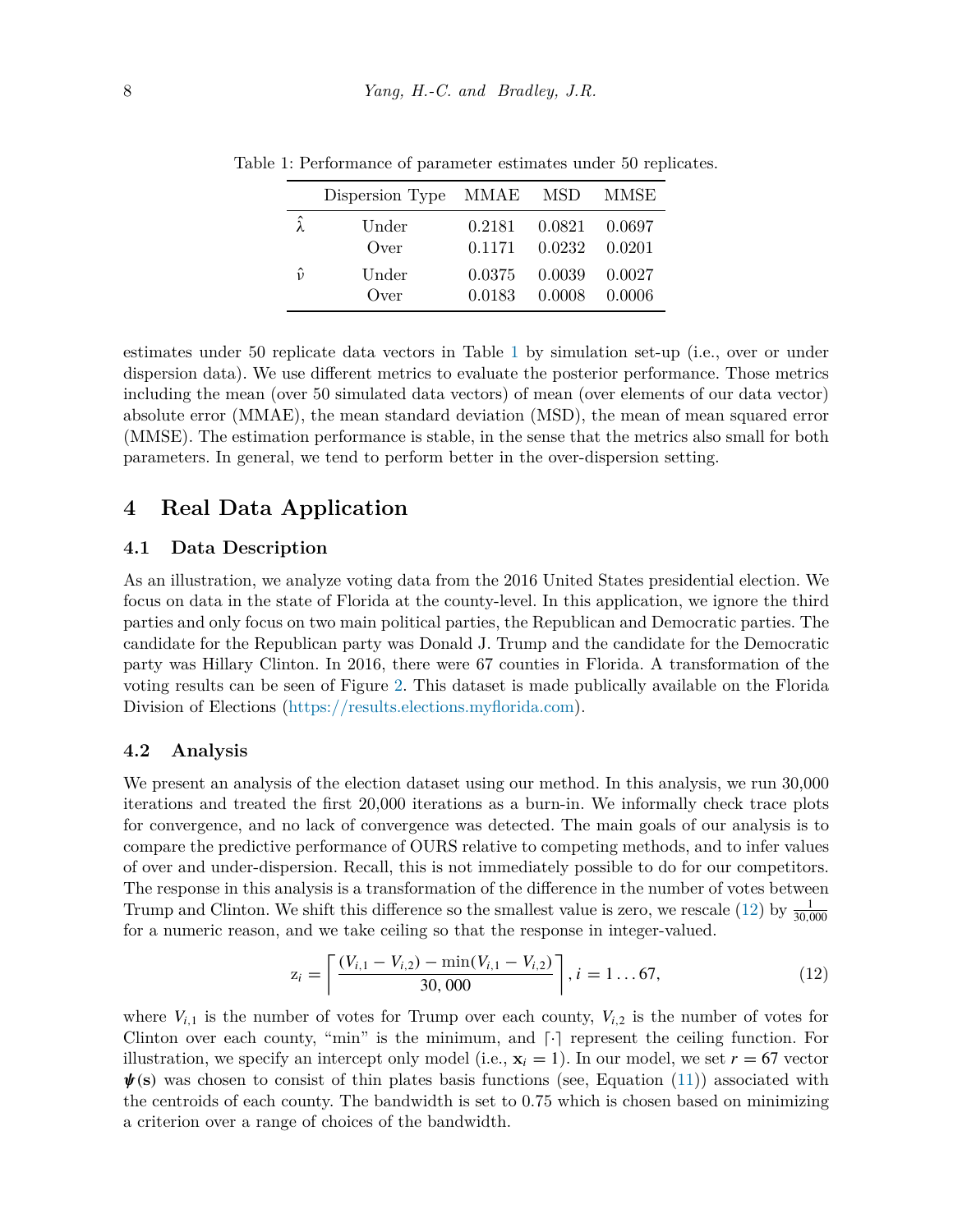

Figure 2: Transformed difference in the number of votes. See Equation [\(12](#page-7-2)).

| County   | $95\%$ Credible Interval | County       | 95% Credible Interval |
|----------|--------------------------|--------------|-----------------------|
| Clay     | (1.001, 1.134)           | Indian River | (1.007, 1.142)        |
| Collier  | (1.007, 1.139)           | Lee          | (1.009, 1.146)        |
| Franklin | (1.023, 1.159)           | Putnam       | (1.003, 1.137)        |
| Holmes   | (1.017, 1.158)           | Wakulla      | (1.001, 1.135)        |

<span id="page-8-0"></span>Table 2: The pointwise 95% credible interval for eight counties.

We compare our model to a Poisson model with latent multivariate log gamma random effects (Bradley et al., [2018\)](#page-11-9) and a Poisson model with latent Gaussian random effects (Hadfield et al., [2010](#page-12-18)). The multivariate log-gamma distribution is a type of conjugate multivariate (CM) distribution (Bradley et al., [2020\)](#page-11-13). The Poisson model with latent Gaussian random effects is sometimes called a Latent Gaussian Process (LGP) (Gelfand and Schliep, [2016\)](#page-11-14). The same covariates and basis functions were used in both of the competing models, and public-use code for both methods were used. We use the Deviance Information Criterion (DIC) (Spiegelhalter et al., [2002](#page-12-19)) and the logarithm pseudo marginal likelihood (LPML) (Chen et al., [2008\)](#page-11-15) as an overall model fit measure. These two criteria involve a tradeoff between the goodness of fit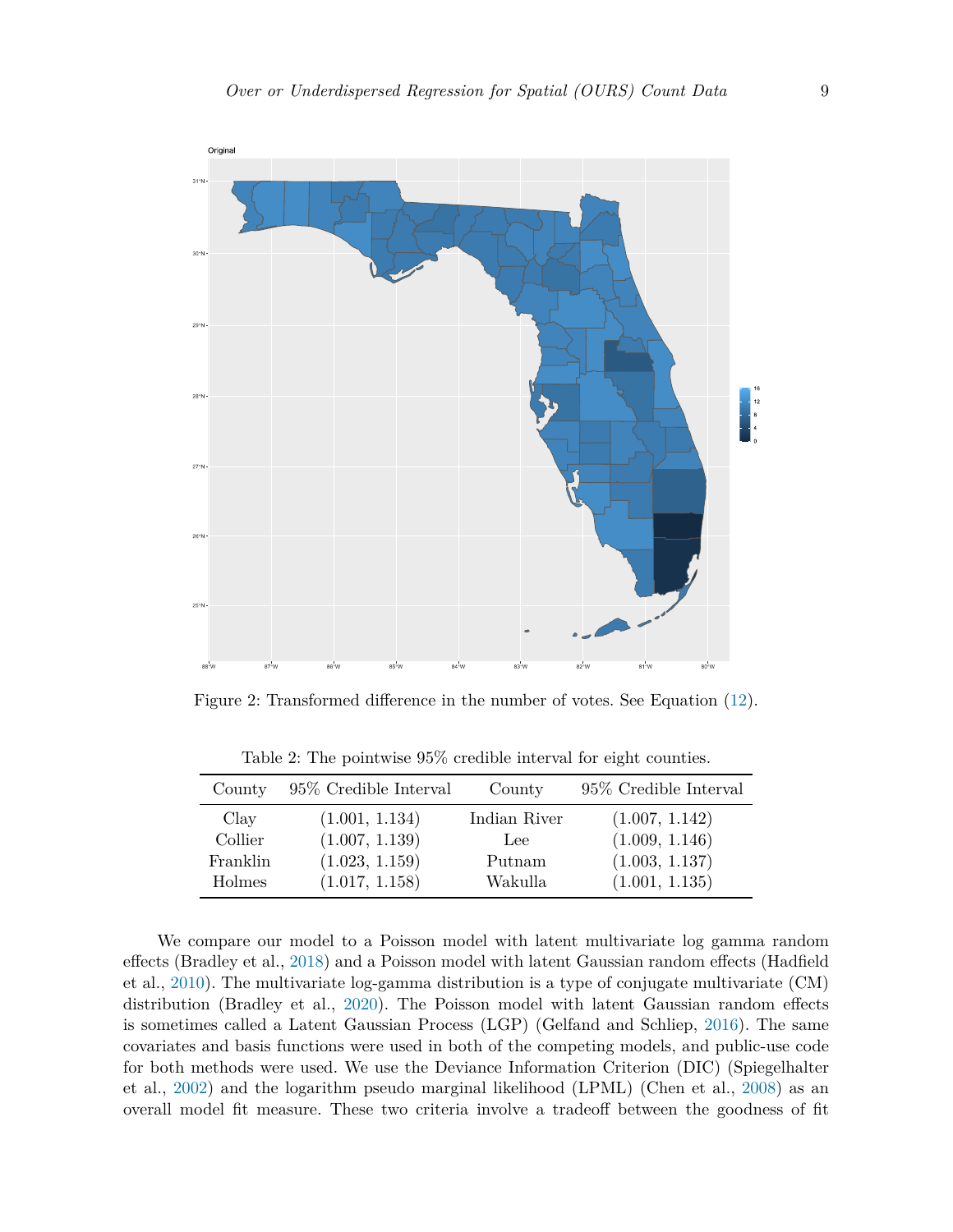

<span id="page-9-0"></span>Figure 3: Left top: Original data; Right top: posterior mean of OURS; Left bottom: posterior mean of Poisson CM model; Right bottom: posterior mean of Poisson LGP model.

and model complexity. Both criteria can be easily obtained from a Markov chain Monte Carlo (MCMC) output. Here, the largest LPML value and the smallest DIC values are preferable.

In Figure [3](#page-9-0), we plot predictions of **Z** using OUR (Algorithm [1](#page-5-1)), predictions from a Poisson CM model, and a Poisson LGP model. All predictions look similar, except the Poisson CM appears to overfit. This is verified by the value of DIC and LPML, see Table [3](#page-10-1). Our model has the smallest DIC and largest LPML marginally. This gives motivation for our method because OURS not only gives competitive predictions, but also allows us to assess over-and-under dispersion more readily (i.e., through estimates of *λ*).

For this dataset, we find that eight counties appear to be under-dispersed (i.e., the pointwise 95% credible interval of  $\beta_{\nu,i}$  is greater than 1). The eight counties are Clay, Collier, Franklin, Holmes, Indian River, Lee, Putnam, and Wakulla counties. Considering the past four presidential elections from 2000 to 2012, these counties consistently favored the Republican party in each election. Four of these counties are rural areas and the remaining four are adjacent to rural areas.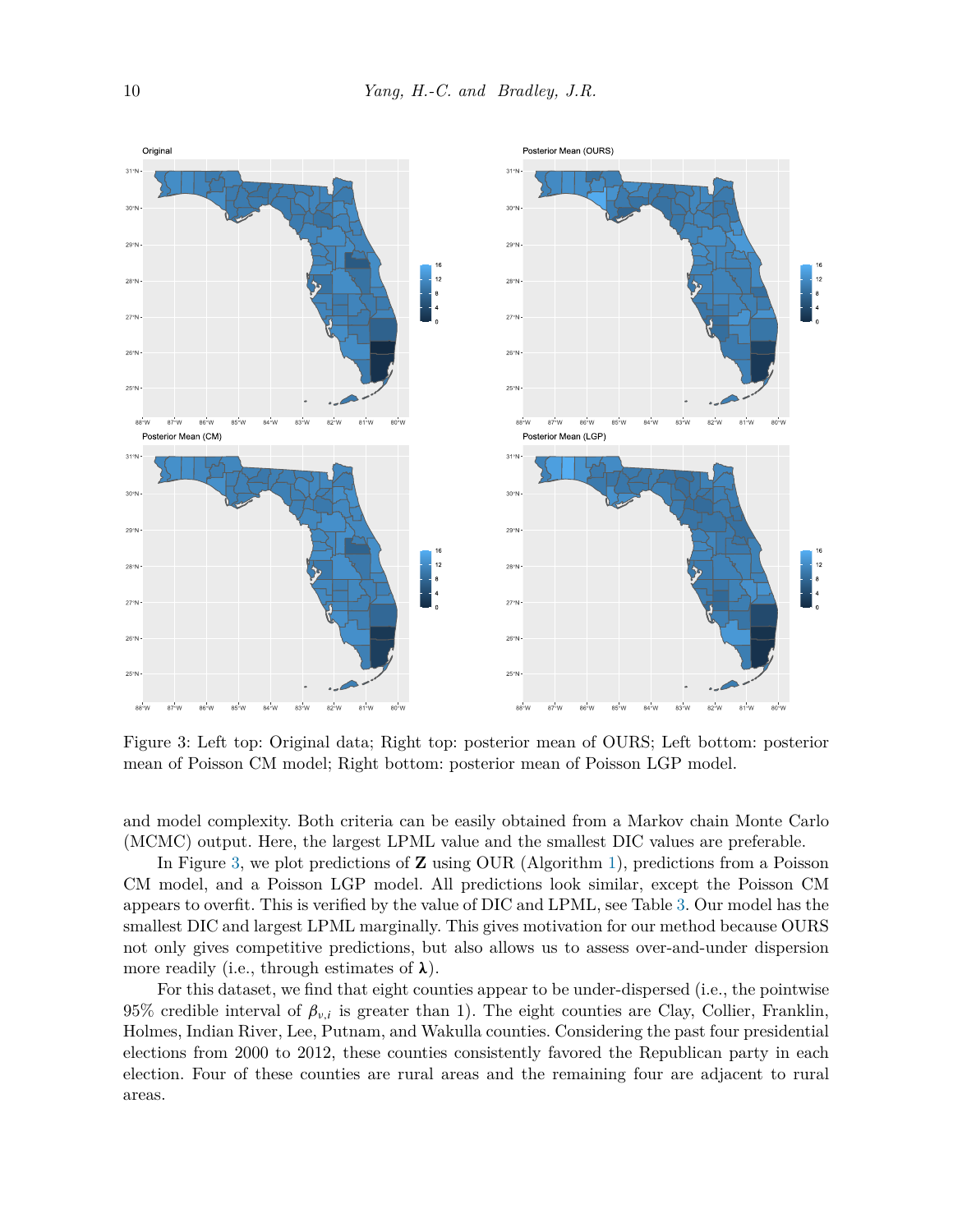<span id="page-10-1"></span>

| Model | DIC    | LPML      |
|-------|--------|-----------|
| OURS  | 319.58 | $-156.32$ |
| CМ    | 395.95 | $-212.87$ |
| LGP   | 334.76 | $-161.11$ |

Table 3: Comparison Results.

### <span id="page-10-0"></span>**5 Discussion**

The COM-Poisson model has received a great deal of attention in recent years in many fields of application. This because COM-Poisson regression is a popular model for count data due to its ability to capture both under-dispersion and over-dispersion. In practice, modeling spatial count data using COM-Poisson is challenging, since spatial random effects compete with the dispersion parameter.

We have proposed a new "matrix free" Bayesian approach for modeling dependent count data. The first contribution is that we modify the prior distribution from Kadane et al. [\(2006\)](#page-12-12) so that one can avoid computing/approximating the normalizing constant. Additionally, we impose a conditional independence assumption between the COM-Poisson parameters, and a spatially smoothed version of these parameters to avoid inflating variance of the data with spatial random effects changing the dispersion properties of the data. Thus, our approach can model both over-dispersed and under-dispersed count data (unlike negative binomial and many other count models). We refer to this model as Over or Under-dispersed Regression for Spatial (OURS) count data. Another contribution is that our approach is "matrix free" and computationally efficient. To achieve computationally efficient implementation of OURS, in the Bayesian setting, we model spatial dependency through latent random variables and two step procedure. We first sample from posterior distribution of the COM-Poisson parameters based on the modified prior distribution then use a posterior predictive distribution to model functional spatial dependence in the mean of latent processes. Consequently, there is no inversion or storage of a large matrix in our approach.

In Section [3,](#page-5-0) we present different simulation scenarios. It includes one-dimensional spatial locations with both under-dispersed and over-dispersed data and two-dimensional spatial locations for under-dispersed data. In each scenario, we find that we can accurately estimate the true location and dispersion parameters. We see that the credible interval displays the pattern of the truth in each scenario. In Section [4](#page-7-0), we present a real data application of Florida voting data in the 2016 US presidential election. OURS produces better measures of out-of-sample error than Poisson CM model and Poisson LGP model. Furthermore, OURS allow us to assess over-and-under dispersion while the Poisson CM and Poisson LGP only allow for overdispersion.

There are several possibilities of interesting future work. For example, the COM-Poisson distribution's structure allows for a variety of generalizations such as zero-inflated data. Its appeal from a practical point of view is even stronger: it is easy to use, flexible for fitting overdispersed and under-dispersed data, and the second step of Algorithm [1](#page-5-1) could easily be adapted to other setting such as time series or the spatio-temporal settings.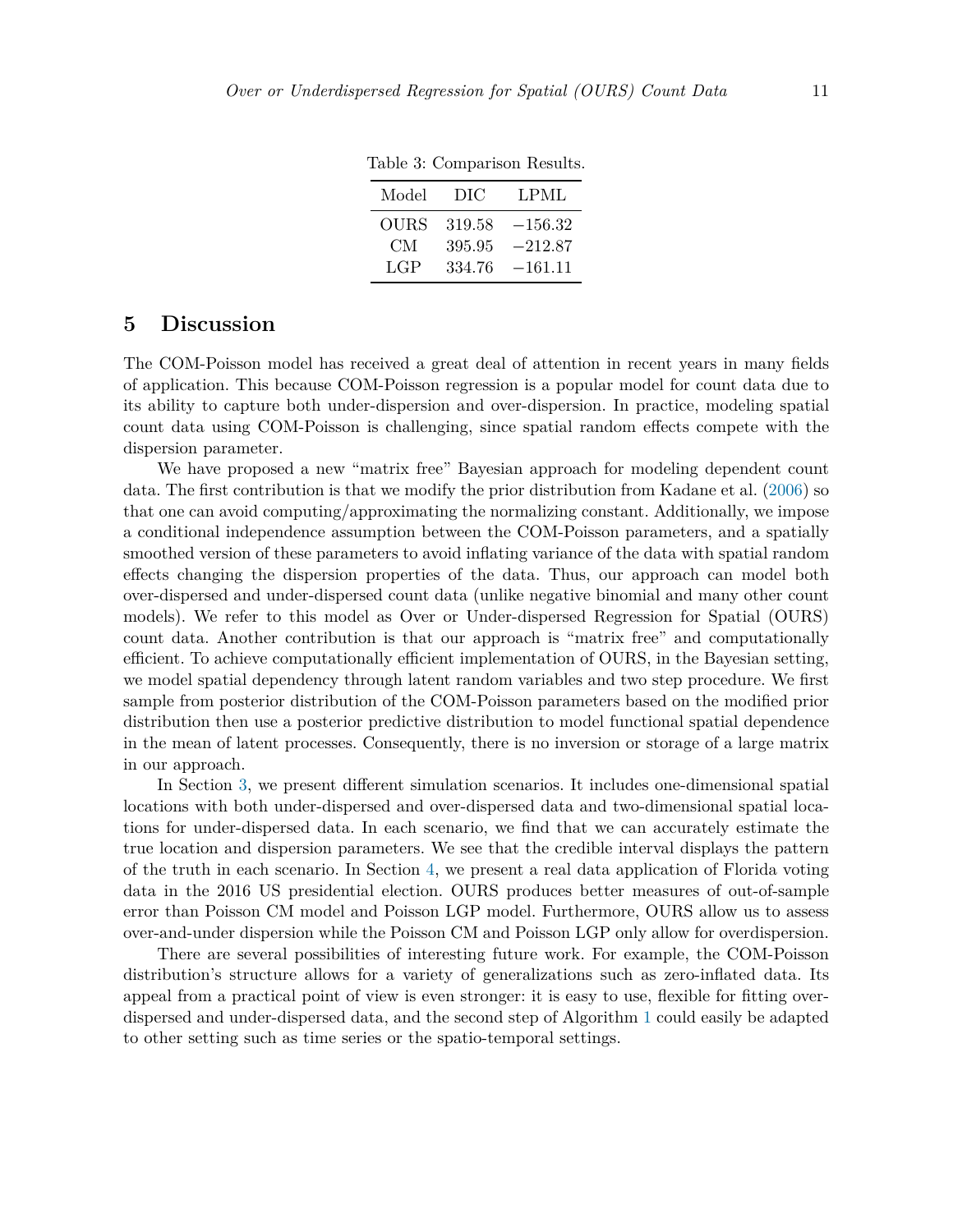### **Supplementary Material**

The real data and R code needed to reproduce the results in this paper can be found on the supplementary materials.

### **Funding**

Jonathan Bradley's research was partially supported by the US National Science Foundation (NSF) grant SES-1853099.

### **References**

- <span id="page-11-2"></span>Banerjee S, Carlin BP, Gelfand AE (2014). *Hierarchical Modeling and Analysis for Spatial Data*. CRC Press.
- <span id="page-11-9"></span>Bradley JR, Holan SH, Wikle CK (2018). Computationally efficient distribution theory for bayesian inference of high-dimensional dependent count-valued data (with discussion). *Bayesian Analysis*, 13: 253–302.
- <span id="page-11-13"></span>Bradley JR, Holan SH, Wikle CK (2020). Bayesian hierarchical models with conjugate fullconditional distributions for dependent data from the natural exponential family. *Journal of the American Statistical Association*, 115: 2037–2052.
- <span id="page-11-5"></span>Cameron AC, Trivedi PK (2013). *Regression Analysis of Count Data*, volume 53. Cambridge University Press.
- <span id="page-11-10"></span>Carlin BP, Banerjee S (2003). Hierarchical multivariate CAR models for spatio-temporally correlated survival data. *Bayesian Statistics*, 7: 45–63.
- <span id="page-11-8"></span>Chakraborty S, Imoto T (2016). Extended Conway-Maxwell-Poisson distribution and its properties and applications. *Journal of Statistical Distributions and Applications*, 3: 5.
- <span id="page-11-15"></span>Chen MH, Huang L, Ibrahim JG, Kim S (2008). Bayesian variable selection and computation for generalized linear models with conjugate priors. *Bayesian Analysis*, 3: 585–614.
- <span id="page-11-6"></span>Conway RW, Maxwell WL (1962). A queuing model with state dependent service rates. *Journal of Industrial Engineering*, 12: 132–136.
- <span id="page-11-1"></span>Cressie N (1993). *Statistics for Spatial Data*. John Wiley & Sons, New York, NY.
- <span id="page-11-12"></span>Cressie N, Johannesson G (2008). Fixed rank kriging for very large spatial data sets. *Journal of the Royal Statistical Society, Series B, Statistical Methodology*, 70: 209–226.
- <span id="page-11-11"></span>Dai F, Dutta S, Maitra R (2020). A matrix-free likelihood method for exploratory factor analysis of high-dimensional gaussian data. *Journal of Computational and Graphical Statistics*, 29: 675–680.
- <span id="page-11-7"></span>Daly F, Gaunt RE (2016). The Conway-Maxwell-Poisson distribution: distributional theory and approximation. arXiv preprint: <https://arxiv.org/abs/1503.07012>.
- <span id="page-11-0"></span>Duquette CM, Mixon FG, Cebula RJ (2017). Swing states, the winner-take-all electoral college, and fiscal federalism. *Atlantic Economic Journal*, 45: 45–57.
- <span id="page-11-14"></span>Gelfand AE, Schliep EM (2016). Spatial statistics and Gaussian processes: A beautiful marriage. *Spatial Statistics*, 18: 86–104.
- <span id="page-11-3"></span>Guikema SD, Goffelt JP (2008). A flexible count data regression model for risk analysis. *Risk Analysis*, 28: 213–223.
- <span id="page-11-4"></span>Gupta RC, Sim S, Ong S (2014). Analysis of discrete data by Conway–Maxwell Poisson distribution. *AStA Advances in Statistical Analysis*, 98: 327–343.